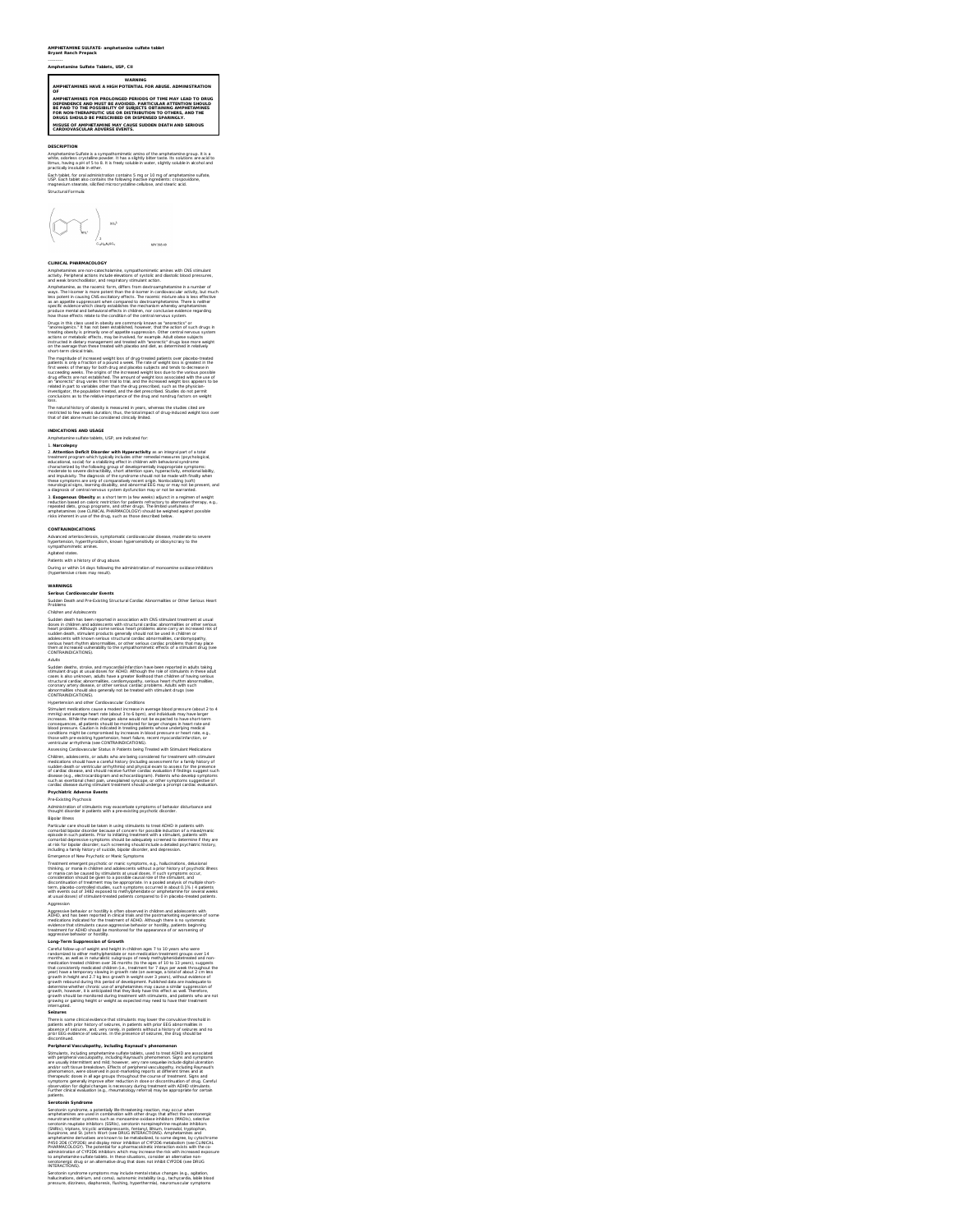### (e.g., tremor, rigidity, myoclonus, hyperreflexia, incoordination), seizures, and/or<br>gastrointestinal symptoms (e.g., nausea, vomiting, diarrhea).<br>Concomitant use of amphetamine suifate tablets with MAOI drugs is contraind

(see CONTRAINDICATIONS).<br>Executive and many and a structure state tablets and any concomitant<br>seriodnergic agents immediately if the above symptoms cocur, and initiate supportive<br>symptomatic treatment. If concomitant use o

serotonin syndrome. **Visual Disturbance**

tion and blurring of vision have been reported with stimulan Difficulties with acco<br>treatment.

**PRECAUTIONS General** www...<br>Caution is to be exercised in prescribing amphetamines for patients with even mild<br>hypertension.

Caution is to be overclosed in prescribing amphotomienes for patients with even mid<br>intermediation of the distribution of the projection of dispenses at one time in order to<br>intermediate the **Patients**<br>Amphobianism may pro

• Instr

• Instr<br>har<br>• Inst Instruct patients beginning tendometry and supplementies suifare about the constraints and constructions of the construction of the construction of the construction of the construction of the construction of the construct

• Furti

### **Drug Interactions** Acidifying agents

Gastrointestinal acidifying agents (guanethidine, reserpine, glutamic acid HCl, accorbic<br>acid, fruit juices, etc.) lower absorption of amphetamines. Urhary acidifying agents<br>(ammonium chioride, sodium acid phosphate, etc.)

Advenuery blockers<br>
Advenuery Dockers are inhebted by amphettamines.<br>
Advenuery Spects<br>
Advenuery Spects are inhebted by amphettamines.<br>
Advenuery Spectrum of the non-location decisions and the content of the content of th

the value of anotherin symbolics. Which we though the choice point of the signs of the symbolic for symbolic points of the symbolic points of the symbolic points of the symbolic symbolic points of the symbolic symbolic sy

Antihistamines<br>Amphetamines may counteract the sedative effect of antihistamines.

Antihypertensives<br>Amphetamines may antagonize the hypotensive effects of antihypertensives.

Chlorpromazine<br>Chlorpromazine blocks dopamine and norepinephrine reuptake, thus inhibiting the<br>central stimulant effects of amphetamine, and can be used to treat amphetamine<br>Ethosuxininde<br>Amphetamines may delay intestinal

Haloperidol<br>Haloperidol blocks dopamine and norepinephrine reuptake, thus inhibiting the central<br>stimulant affects of amphetamines.

Lithium carbonate<br>The antiobesity and stimulatory effects of amphetamines may be inhibited by lithium<br>Meperidine<br>Amphetamines potentiate the analgesic effect of meperidine.

Netherawine therapy<br>Urbany screening and market analog is recreased, and efficacy is reduced by acidiying<br>Birepaysperince extracted the adverage effect of noreginaphrine.<br>Pheophotinistic minute of the adverage effect of no

In cases of propoxyphene overdosage, amphetamine CNS stimulation is potentiated and fatal convulsions can occur.

Verstmin skabisks<br>Amphabmics in hist the hypotensive effect of verstrum skabisks.<br>Amphabmics can cause a significant elevation in plasma conticosteroid levels. This<br>Amphabmics can cause a significant elevation in plasma co

Multaparcity studies and long term tasket in casminal to distinct the carcinogenic properties.<br>The appearing moving the studies have not been performed.<br>Frequency consideration to cluste the studies in the studies entry of

years of age, or in children under 3 years of age with Attention Deficit Disorder with<br>Hyperactivity described under INDICATIONS AND USAGE.

Clinical experience suggests that in psychotic children, administration of amphetamines<br>may exacerbate symptoms of behavior disturbance and thought disorder.

Amphetamines have been reported to exacerbate motor and phonic tics and Tourette's<br>syndrome. Therefore clinical evaluation for tics and Tourette's syndrome in children and<br>their families should precede use of stimulant med

Data is nadegate to determine whether chronic atministration of ampheterines may<br>be associated with growth inhibiter, therefore growth should be modeleved during<br>this procedure with growth inhibiter, the relation of the co

ADVISINE REACTIONS<br>Cardiovascular<br>Cardiovascular (acceleration of biood pressure, There have been isolated reports<br>Cardiovas<sub>c</sub>ular (acceleration of biood pressure, There have been isolated reports<br>Cardiovascular (accelera

Dryness of the mouth, unpleasant taste, diarrhea, constipation and other<br>gastrointestinal disturbances. Anorexia and weight loss may occur as undesirable<br>effects when amphetamines are used for other than the anorectic effe

**Allergic** Urticaria **Endocrine**

**Musculoskeletal** Rhabdomyolysis

DRUG ABUSE AND DEPENDONCE<br>  $\mathbf{R} = \mathbf{R}$  and the state of the state of the state of the state of the state of the state of the state of the state of the state of the state of the state of the state of the state of the s

is in libido, and frequent or prolonged erections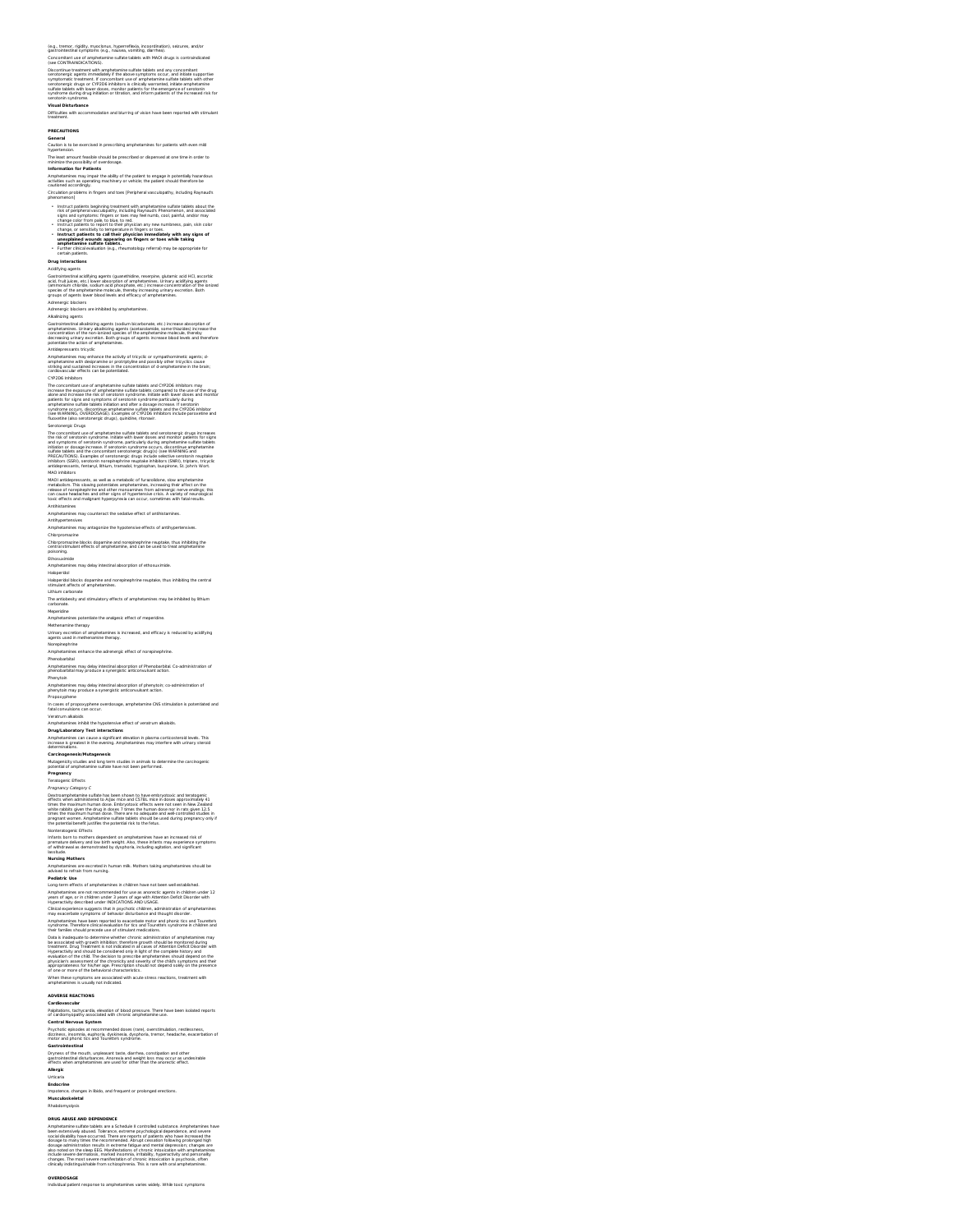### 50 UI UE

In rate, the oral LD<sub>ist</sub> of destroamphetamine suffabe is 96.8 mg/kg.<br>**Symptoms**<br>Manifestations of aculto average with amphetamines include restlessness, tremor,<br>hypertefiesis, rhabismovely, rapid respration, hypergreesis

# Treatment of acute ampletance interaction is largely symptomatic and includes<br>Management of acute ampletance interaction is largely symptomatic in the<br>discussional dialysis is hadden acute and connection in this regard Ac

**DOSAGE AND ADMINISTRATION**

Regardless of indication, amphetamine should be administered at the lowest effective<br>dosage and dosage should be individually adjusted. Late evening doses should be<br>avoided because of resulting insomnia.

### **Narcolepsy**<br>Usual dose is 5 to 60 milligrams per day in divided doses depending on the individual

patient response.<br>
Subscriptions of the filtren under 12 years of age however, when it does,<br>
the Case of the control of the control of the control of the seeds that the control of the control of the control of the control

In children & years of age or claist, start with 5 mg once or twice daily daily desage may<br>be raised in increments of 5 mg at weekly intervals until optimal response is obtained.<br>Only in rare cases will it be necessary to

Where possible, drug administration should be interrupted occasionally to determine if<br>there is a recurrence of behavioral symptoms sufficient to require continued therapy. **Exogenous Obesity**<br>Usual dosage is up to 30 mg daily, taken in divided doses of 5 to 10 mg, 30 to 60<br>minutes before meals. Not recommended for this use in children under 12 years of age.

**HOW SUPPLIED**<br>Product 63629-1115<br>NDC: 63629-1115-1<br>Product 63629-1114-1 100 TABLETS in a BOTTLE<br>NDC: 63629-1114-1 100 TABLETS in a BOTTLE

**MEDICATION GUIDE Amphetamine Sulfate Tablets, USP** (am fet' a meen sul' fate)

Read this Medication Gaide before you or your child starts taking amphetamine suifabe<br>tablets and each time you get a refil. There may be new information. This information<br>does not take the place of taking to your doctor a

Amphetamine sulfate tablets are a stimulant medicine. Some people have had<br>the following problems when taking stimulant medicines such as<br>amphetamine sulfate tablets:

**1. Beachcrainted and<br>Profile and the propie who have heart problems or heart deflects<br>• surfole and heart attack in additional problems are heart attended in the state and heart attack<br>• horeased labod pressure and heart** sudden death in people who have heart problems or heart defects<br>stroke and heart attack in adults<br>increased blood pressure and heart rate

Your doctor should check you or your child's blood pressure and heart rate regularly<br>during treatment with amphetamine sulfate tablets.

Call your doctor right away if you or your child have any signs of heart<br>problems such as chest pain, shortness of breath, or fainting while taking<br>amphetamine sulfate tablets.<br>2. <u>Mental (Psyc</u>hiatric) problems including:

• Inew or worse biphakr linds<br>• Inew or worse bipable liness<br>• Inew or worse aggressive behavior or hostilty<br>**In Children and Teenagers who have psychiatric problems, new psychotic<br>symptoms such as:** new or worse behavior and thought problems<br>new or worse bipolar illness<br>new or worse aggressive behavior or hostility

hearing voices<br>seeing things that are not real<br>beleving things that are not true<br>being suspicious<br>new manic symptoms

• hearing voices<br>• seeing things that are not true<br>• hearing suspicious: are mot true<br>• new manic symptoms<br>• new manic symptoms<br>history of suicide, bipolar illness, or depression.<br>history of suicide, bipolar illness, or de

Call your doctor right away if you or your child have any new or worsening<br>mental symptoms or problems while taking amphetamine sulfate tablets,<br>especially:

• • • **seeing or hearing things that are not real believing things that are not real being suspicious**

**3. Circulation problems in fingers and toes** [Peripheral vasculopathy, including

Fingers or toes may feel numb, cool, painful<br>Fingers or toes may change color from pale, to blue, to red

Reymant's phenomenon).<br>• Fingers or toes may feel murnic, cool, painful.<br>• Fingers or toes may feel murnic, cool, painful.<br>• Fingers or the multiplicative in your finds has mumbeness, pain, skin color change, or<br>• Geology

Ampب<br>med<br>• ask<br>• Attp

Ampledeamles authors beauties are a centre in envoyes system stimulant preception<br>a skep discretion called Marceleauxy<br>Advanture and the state of the state of the state of the state of the state<br>and the state of the state

## • exer<br>• Amp<br>• des<br>• Amp

### • old. The effects of long term useofamphetamine sulfate tablets in children are not

known.

Amphamber aufare and and any cannoted substance (Ci) because it contains may be made propose who shuse prescription medities or street drugs. Keep amphetamine sultate the because for the the whole of the contained and the

Who should not take amphetamine sulfate tablets?<br>Do not take amphetamine sulfate tablets if you or your child:

+ has heart gradient as the<br>distribution of the property of the state of the state of the state<br> $\alpha$  - the objective colors of the state of the state<br> $\alpha$  - and value of the state of the state of the state<br> $\alpha$  - and valu have heart problems or hardening of the arterists<br>have moderate to severe high blood pressure<br>are very anxious, transl, or aghated<br>are taking or have laten within the past 14 days an anti-depression medicine called<br>have a

• heart problems, hear<br>• mental problems incl<br>• tiss or Tourette's sy<br>• thyroid problems<br>• seizures or have had<br>• circulation problems<br>**Tell your doctor if:** heart problems, heart defects, high blood pressure<br>thes or Tourette's syndrome<br>tics or Tourette's syndrome<br>seleures or have had an abnormal brain wave test ( EEG )<br>seleures or have had an abnormal brain wave test ( EEG )<br>c

you or your chkl are pregnant or planning to become pregnant. It is not known if<br>amphetamine sulfate tablets will harm your unborn baby.<br>you or your chkl are breastfoeding or plan to breastfoed. Amphetamine can pass<br>http y

**Tell your doctor about all the medicines that you or your child takes,** including<br>prescription and nonprescription medicines, vitamins, and herbal supplements. Amphetamine sulfate tablets and some medicines may interact with each other and cause serious side effects. Sometimes the doses of other medicines will need to be adjusted while taking amphetamine sulfate tablets.

Your doctor will decide whether amphetamine sulfate tablets can be taken with other<br>medicines.<br>Especially tell your doctor if you or your child takes:

• ston<br>anti-<br>anti-<br>ithiu<br>cold<br>bloo<br>• selzy<br>bloo stomach acid medicines<br>anti-depression medicines<br>interpsychotic medicines<br>thium<br>tham<br>tham continues<br>abood propositions that contain decongestants<br>sales of propositions<br>sales that containes<br>sales of thium medicines

• If yo

### Know the medicines that you or your child takes.<br>Keep a list of your medicines with you to show your<br>get a new medicine.

What should I avoid while taking amphetamine sulfate tablets?<br>Do not drive, operate machinery, or do other dangerous activities until you know how<br>amphetamine sulfate tablets affect you.<br>What are possible side effects of a

Keeps 3 htt of your medicines with you to show your describes and plasmaches when you<br>a box and start any new medicine while taking amplestanting started taking<br>the box should 1 take ampletamine suffice tables to<br> $\tau$ . Th Take an experimente such as the space of the space distribution in the space technique and the space of the space of the space of the space of the space of the space of the space of the space of the space of the space of